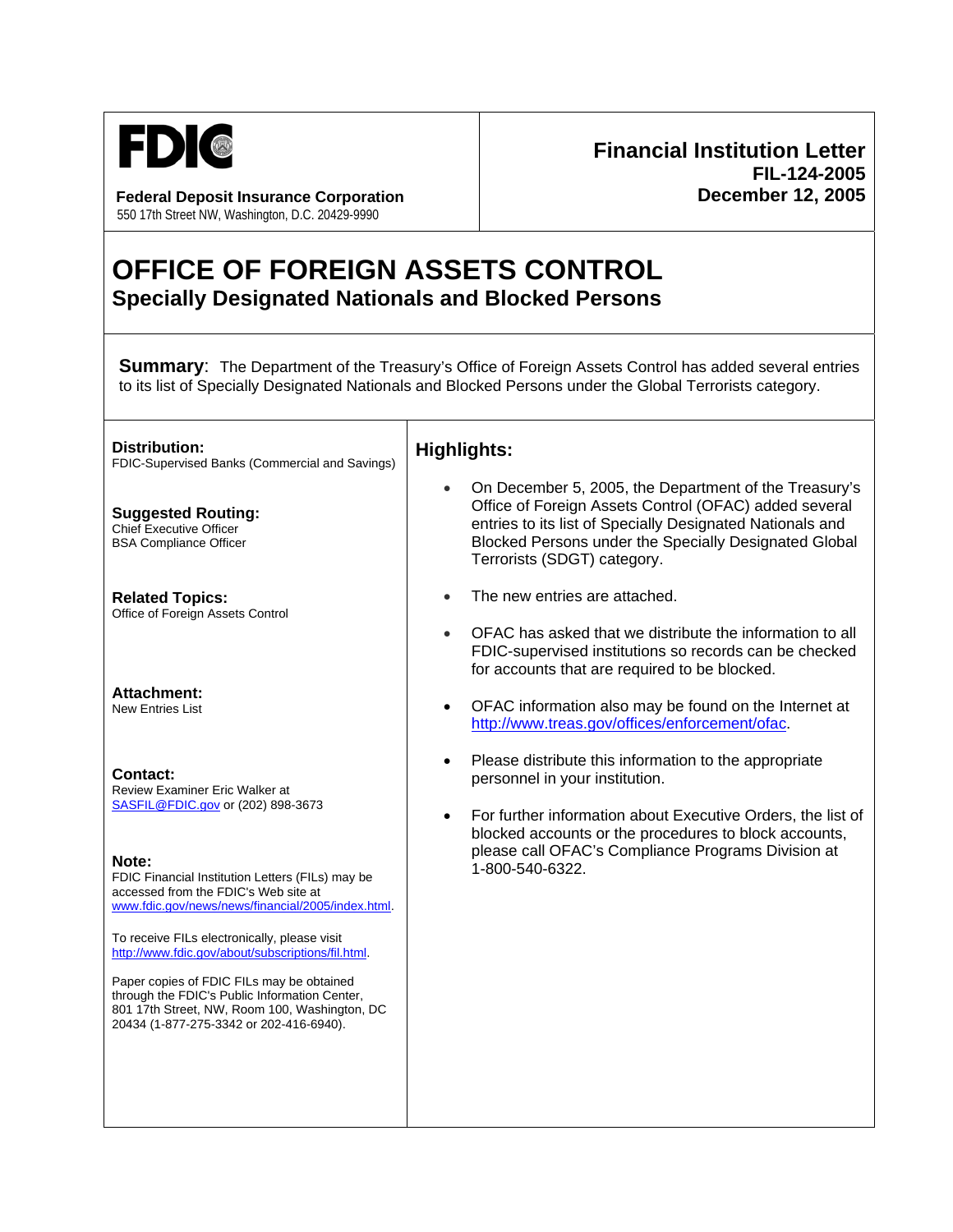## **12/05/05**

## **The following [SDGT] entries have been added to OFAC's SDN list:**

ABOU SHAWEESH, Yasser Mohamed (a.k.a. ABU SHAWEESH, Yasser Mohamed Ismail; a.k.a. SHAWEESH, Yasser Abu), Meckennheimer Str. 74a, Bonn 53179, Germany; Wuppertal Prison, Germany; DOB 20 Nov 1973; POB Benghazi, Libya; Passport 981358 (Egypt); alt. Passport 0003213 (Egypt); Travel Document Number C00071659 (Germany); alt. Travel Document Number 939254 (Egypt) (individual) [SDGT]

ABU SHAWEESH, Yasser Mohamed Ismail (a.k.a. ABOU SHAWEESH, Yasser Mohamed; a.k.a. SHAWEESH, Yasser Abu), Meckennheimer Str. 74a, Bonn 53179, Germany; Wuppertal Prison, Germany; DOB 20 Nov 1973; POB Benghazi, Libya; Passport 981358 (Egypt); alt. Passport 0003213 (Egypt); Travel Document Number C00071659 (Germany); alt. Travel Document Number 939254 (Egypt) (individual) [SDGT]

AL ZAFIRI, Khalil Ibrahim (a.k.a. JASSEM, Khalil Ibrahim; a.k.a. KHALIL, Ibrahim Mohamed; a.k.a. MOHAMMAD, Khalil Ibrahim), Pankratiusstrause 44, Mainz 55118, Germany; Frankenthal Prison, Germany; DOB 2 Jul 1975; alt. DOB 2 May 1972; alt. DOB 3 Jul 1975; alt. DOB 1972; POB Mosul, Iraq; alt. POB Baghdad, Iraq; nationality Iraq; Travel Document Number A0003900 (Germany) (individual) [SDGT]

AL-JABBARI, Deiman Alhasenben Ali (a.k.a. IZZAT, Dieman Abdulkadir), Adolf-Braun Street 6, Nuremberg 90429, Germany; Fuerther Street 335, Nuremberg, Germany; Nuremberg Prison, Germany; DOB 4 Jul 1965; POB Kirkuk, Iraq; nationality Iraq; Travel Document Number A0141062 (Germany) (individual) [SDGT]

BARZINGY, Ata Abdoul Aziz (a.k.a. RASHID, Ata Abd Al-Aziz; a.k.a. RASHID, Ata Abdoulaziz), Schmidener Street 98, Stuttgart 70374, Germany; Stuttgart Prison, Stuttgart, Germany; DOB 1 Dec 1973; POB Sulaymaniyah, Iraq; nationality Iraq; Travel Document Number A0020375 (Germany) (individual) [SDGT]

HAMAWANDI, Kawa (a.k.a. OMAR ACHMED, Kaua), Lochhamer Str. 115, Munich 81477, Germany; Kempten Prison, Germany; DOB 1 Jul 1971; POB Arbil, Iraq; nationality Iraq; Travel Document Number A0139243 (Germany) (individual) [SDGT]

HUSSEIN, Mazen Ali (a.k.a. SALAH MUHAMAD, Issa), Branderstrasse 28, Augsburg 86154, Germany; Schwabisch Hall Prison, Germany; DOB 1 Jan 1982; alt. DOB 1 Jan 1980; POB Baghdad, Iraq; nationality Iraq; Travel Document Number A0144378 (Germany) (individual) [SDGT]

IZZAT, Dieman Abdulkadir (a.k.a. AL-JABBARI, Deiman Alhasenben Ali), Adolf-Braun Street 6, Nuremberg 90429, Germany; Fuerther Street 335, Nuremberg, Germany; Nuremberg Prison, Germany; DOB 4 Jul 1965; POB Kirkuk, Iraq; nationality Iraq; Travel Document Number A0141062 (Germany) (individual) [SDGT]

JASSEM, Khalil Ibrahim (a.k.a. AL ZAFIRI, Khalil Ibrahim; a.k.a. KHALIL, Ibrahim Mohamed; a.k.a. MOHAMMAD, Khalil Ibrahim), Pankratiusstrause 44, Mainz 55118, Germany; Frankenthal Prison, Germany; DOB 2 Jul 1975; alt. DOB 2 May 1972; alt. DOB 3 Jul 1975; alt. DOB 1972; POB Mosul, Iraq; alt. POB Baghdad, Iraq; nationality Iraq; Travel Document Number A0003900 (Germany) (individual) [SDGT]

KAIRADIN, Raific Mohamad (a.k.a. YOUSEF, Rafik Mohamad), Kathe Dorsch Ring 21, Berlin 12353, Germany; Mannheim Prison, Germany; DOB 27 Aug 1974; POB Baghdad, Iraq; nationality Iraq; Travel Document Number A0092301 (Germany) (individual) [SDGT]

KHALIL, Ibrahim Mohamed (a.k.a. AL ZAFIRI, Khalil Ibrahim; a.k.a. JASSEM, Khalil Ibrahim; a.k.a. MOHAMMAD, Khalil Ibrahim), Pankratiusstrause 44, Mainz 55118, Germany; Frankenthal Prison, Germany; DOB 2 Jul 1975; alt. DOB 2 May 1972; alt. DOB 3 Jul 1975; alt. DOB 1972; POB Mosul, Iraq; alt. POB Baghdad, Iraq; nationality Iraq; Travel Document Number A0003900 (Germany) (individual) [SDGT]

MOHAMAD, Lokman Ami (a.k.a. MOHAMMED, Lokman Amin; a.k.a. MOHAMMED, Lukman Ami), Oberanger 47, Munich 80331, Germany; Stadelheim Prison, Munich, Germany; DOB 1 Feb 1974; POB Kirkuk, Iraq; nationality Iraq; Travel Document Number A006991 (Germany) (individual) [SDGT]

MOHAMMAD, Khalil Ibrahim (a.k.a. AL ZAFIRI, Khalil Ibrahim; a.k.a. JASSEM, Khalil Ibrahim; a.k.a. KHALIL, Ibrahim Mohamed), Pankratiusstrause 44, Mainz 55118, Germany; Frankenthal Prison, Germany; DOB 2 Jul 1975; alt. DOB 2 May 1972; alt. DOB 3 Jul 1975; alt. DOB 1972; POB Mosul, Iraq; alt. POB Baghdad, Iraq; nationality Iraq; Travel Document Number A0003900 (Germany) (individual) [SDGT]

MOHAMMED, Lokman Amin (a.k.a. MOHAMAD, Lokman Ami; a.k.a. MOHAMMED, Lukman Ami), Oberanger 47, Munich 80331, Germany; Stadelheim Prison, Munich, Germany; DOB 1 Feb 1974; POB Kirkuk, Iraq; nationality Iraq; Travel Document Number A006991 (Germany) (individual) [SDGT]